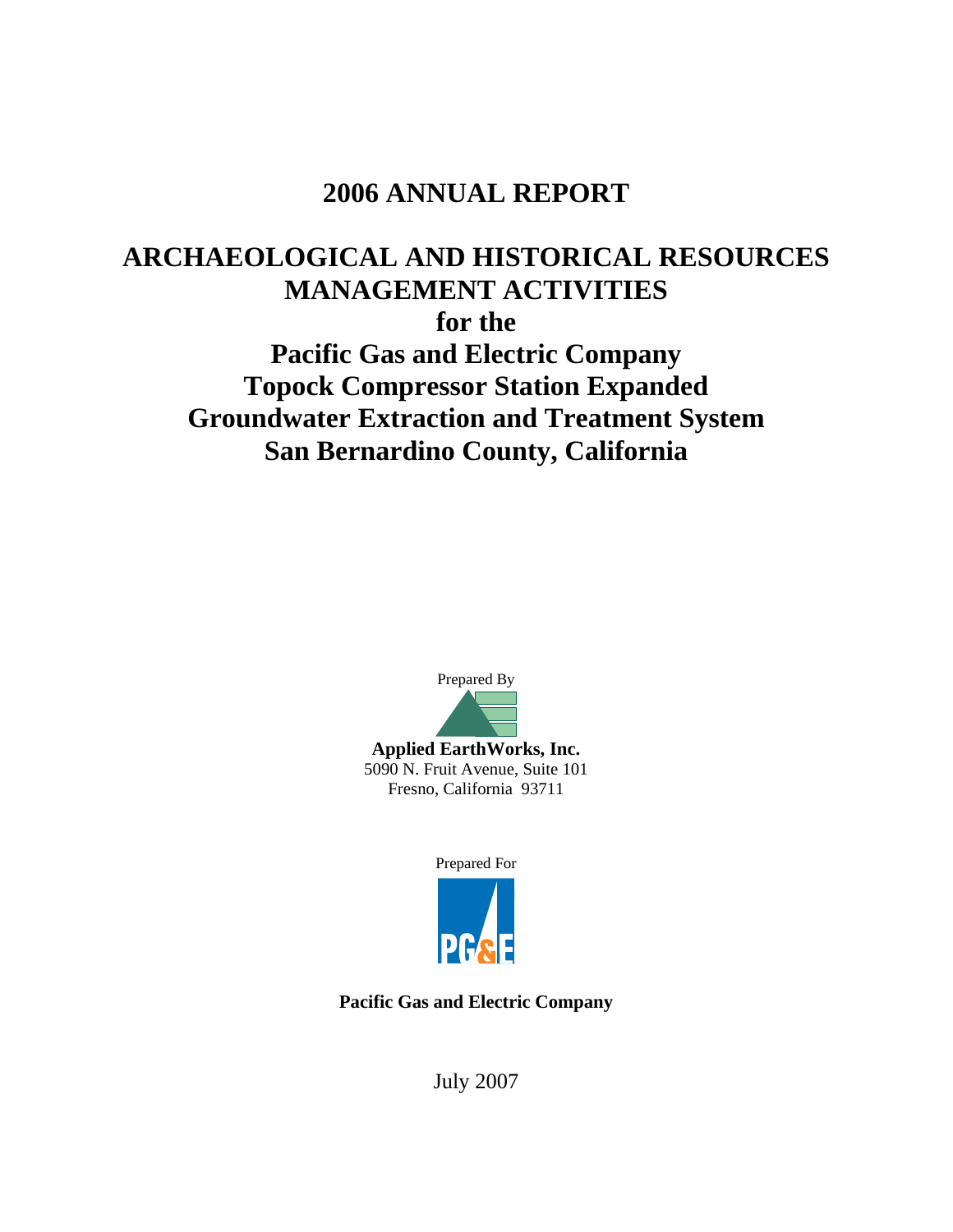#### **INTRODUCTION**

The Cultural Resource Management Plan (CRMP) for the Topock Compressor Station Expanded Groundwater Extraction and Treatment System (GETS) required for the Interim Measures No. 3 (IM 3) project was adopted in September 2004 pursuant to the National Historic Preservation Act (NHPA) Section 106 Memorandum of Agreement for the Project among the California Office of Historic Preservation, the Bureau of Land Management, and Pacific Gas and Electric Company. The CRMP identifies measures for avoiding, minimizing or mitigating the effects of remediation activities on archaeological and historical sites, thereby ensuring that the Bureau of Land Management (BLM) takes into account the effects of the remediation project on such properties as defined by the NHPA. The CRMP includes measures for identifying, evaluating, and managing archaeological and historical sites within the GETS Area of Potential Effects (APE) and describes measures designed to treat the effects on historic properties that may result from activities associated with construction, operation, and maintenance of the remediation project.

The management measures presented in the CRMP are based on the principle that preservation of historic properties in place and avoidance of damage to those properties are the most desirable objectives of management. The CRMP requires a series of routine and periodic actions to ensure that these principles are upheld and both long-term and short-term potential effects are addressed. These include:

- Routine operating procedures to ensure avoidance of ground disturbance at all archaeological and historical sites.
- Archaeological monitoring during construction in areas containing identified sites.
- Periodic site monitoring and condition assessment to identify any progressive degradation of sites, including (1) quarterly visits to each site during the first year of the project to ensure construction activities continue to avoid historic properties; and (2) subsequent annual field visits for a minimum of 4 years to monitor site conditions and disturbances.
- Continuing coordination with the State Historic Preservation Officer (SHPO), the BLM, and interested tribes, as appropriate and in accordance with Section 106 of the National Historic Preservation Act.

As stipulated in Section 1.3 (page 4) of the CRMP and as requested by the BLM in response to comments from the SHPO, this annual report describes actions taken by Pacific Gas and Electric Company (PG&E) during 2006 to meet the CRMP requirements described above. It reports solely on actions by or on behalf of PG&E, and does not describe activities, consultations, or other actions taken by the BLM or other federal or state agencies. Applied EarthWorks, Inc. (Æ) prepared this report on behalf of PG&E. In addition to describing routine and continuing activities, the report also discusses specific actions called for in the CRMP regarding certain individual sites.

## **SITE AVOIDANCE**

To ensure avoidance of sensitive archaeological and historical resources during routing operation of the GETS, PG&E continued to carry out operational procedures designed to reduce the possibility of inadvertent damage to sites. During 2006 a limited number of management and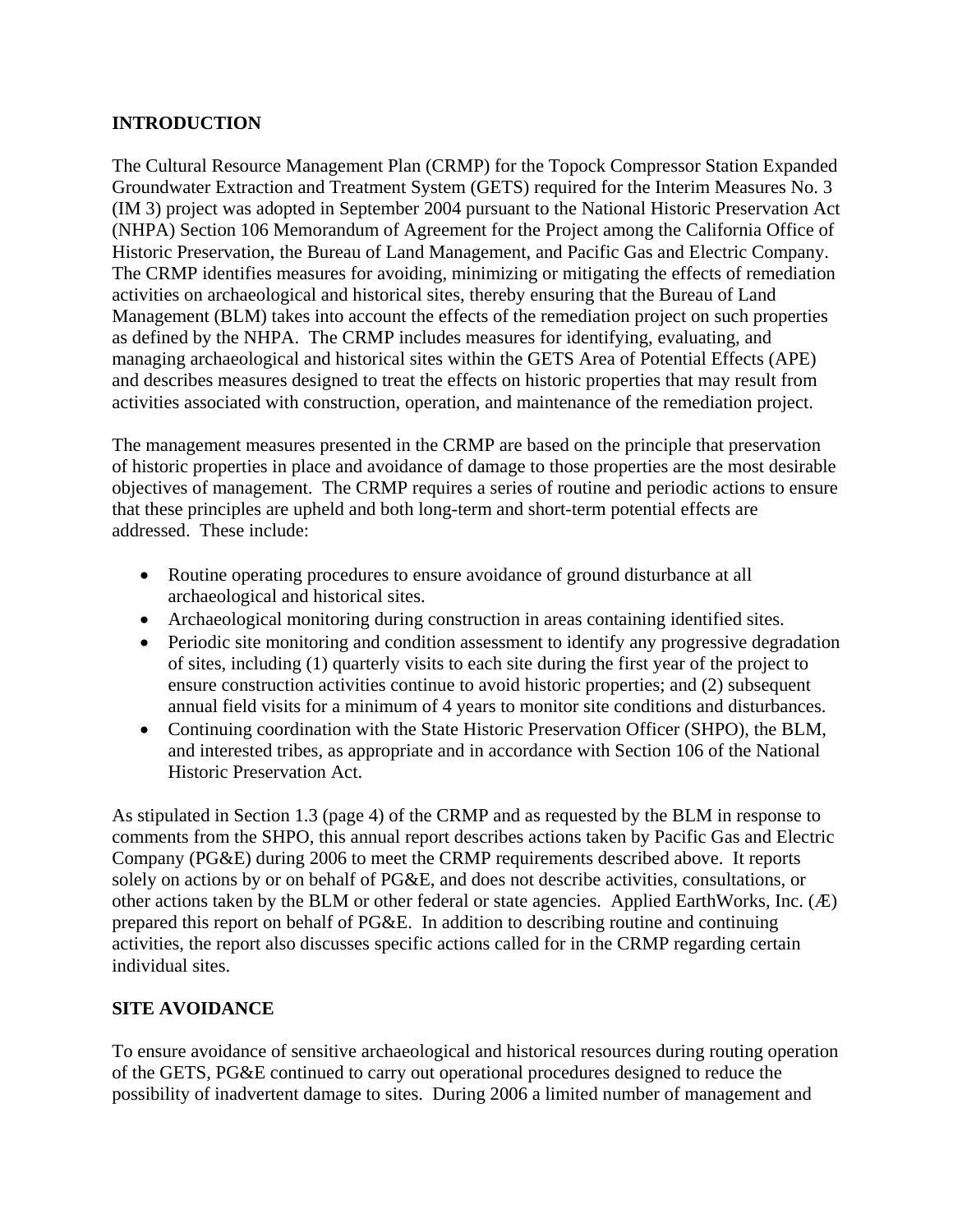operating personnel were apprised of site locations to be avoided. Principal among these were the Onsite Project Manager and Assistant Project Manager, who have primary responsibility for the day-to-day operation of the system. These individuals ensured that ongoing operation and maintenance of the system was designed to avoid archaeological and historical sites, and that protective barriers installed at certain sites were inspected regularly and remained in place and in good repair. In addition, PG&E's Project Senior Cultural Resources Specialist visited the project area at least once each month to inspect site protective measures, 'spot-check' sites closest to ongoing project activities, and coordinate as necessary with the Onsite Project Manager and Assistant Project Manager.

To effectively protect and manage cultural resources, PG&E also maintained closure of several roads that provide access to certain archaeological sites and that were closed initially during construction of the IM 3 project. In addition, PG&E maintained closure of the eastern end of Route 66 (initially closed in 2005) and assisted the BLM with the emergency closure of the project area, implemented on 1 August 2006.

## **QUARTERLY AND ANNUAL SITE MONITORING**

The CRMP calls for periodic monitoring and condition assessment of all National Register of Historic Places (NRHP)-listed or -eligible archaeological and historical sites within and immediately adjacent to the GETS APE. Eighteen archaeological and historical sites determined or presumed eligible are located within close proximity to the existing treatment plant, access roads, staging areas, wellheads, and other operational features of the remediation project. These project-related features require on-going vehicular and pedestrian access as part of the continued operation of the facilities and other ongoing remediation-related activities. These 18 sites were selected for quarterly monitoring in 2006:

CA-SBR-219 CA-SBR-2910H and related features CA-SBR-11697H CA-SBR-11700 CA-SBR-11701 CA-SBR-11861H CA-SBR-11867 CA-SBR-11872 CA-SBR-11897 CA-SBR-11898 CA-SBR-11899 CA-SBR-11939 CASBR-11959 CA-SBR-11961 CA-SBR-11962 CA-SBR-11963 CA-SBR-11966 CA-SBR-11970.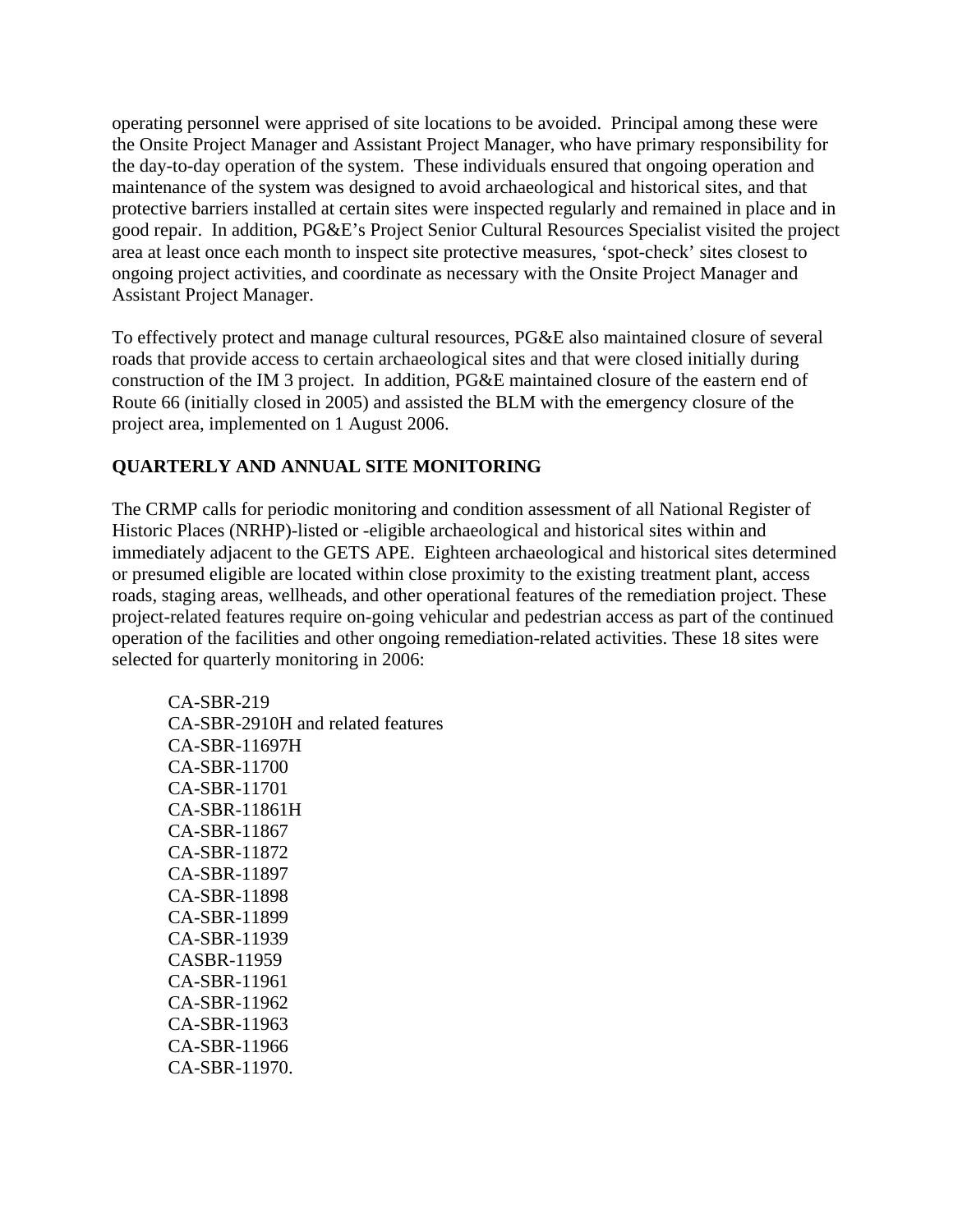The first phase of quarterly monitoring occurred during October 2005 following construction of the IM 3 project. During that first effort, a monitor from Æ described the current condition and integrity of each site, noting any previous impacts (e.g., vehicle tracks). Each resource was photo-documented, and detailed photo records were completed. Exclusion barriers erected around the sites to protect them during normal systems operations were improved or maintained as needed. In cases where easily identifiable photo points (e.g., well heads or other permanent features) were not present, Æ installed short wooden stakes (labeled "PP-1", "PP-2", etc.) to permit future photographic orientation and to ensure that photographs taken during subsequent monitoring efforts would be comparable with the photographs taken initially.

During 2006, quarterly monitoring occurred in January, April, July, and October. At these times Æ's Cultural Resources Monitor revisited each site and compared current site conditions and integrity with conditions described during the previous quarterly monitoring phase to determine whether the site had been affected during the intervening period by natural and/or man-made actions. Photographs of each site taken during the previous monitoring phase(s) were compared and contrasted with the site's current condition to help identify recent impacts; the monitor made notes describing each site's current condition.

Each site was photographed again from the same photo points established previously and from the same angle, essentially duplicating the photographs taken previously for future comparison, and detailed photographic records were completed. Additionally, any previously established exclusion barriers and/or photo points were repaired or replaced as needed.

Quarterly monitoring during 2006 did not identify any new impacts or effects at any of the 18 archaeological or historical sites or their associated features. The conditions of the sites did not appear to have changed. In addition, the protective gravel road base placed across the surface of Historic Route 66 (CA-RIV-2910H) appears to have been maintained successfully throughout the period.

As part of the final phase of quarterly monitoring, four archaeological and historical loci deemed eligible for NRHP inclusion were also documented photographically for the purposes of annual monitoring. These four loci are Locus B and Locus C of the Topock Maze (i.e., CA-SBR-219 B and C), CA-SBR-11700, and CA-SBR-11701. The photographs taken of these site areas will be used for comparative purposes during the first annual site visit in 2007.

The photographic documentation of CA-SBR-219 B and C, CA-SBR-11700, and CASBR-11701 occurred in October 2006. The same methods used during the quarterly monitoring efforts were used for the photographs taken for annual monitoring; photographic overviews of each site area and selected features within each site area, as well as photographs of any previous impacts (e.g., dirt road alignments, off-road vehicle tracks) that may have occurred within the site area prior to GETS construction, were taken from photographic points established by Universal Transverse Mercator (UTM) coordinates. Detailed photographic records describing each photo also were completed.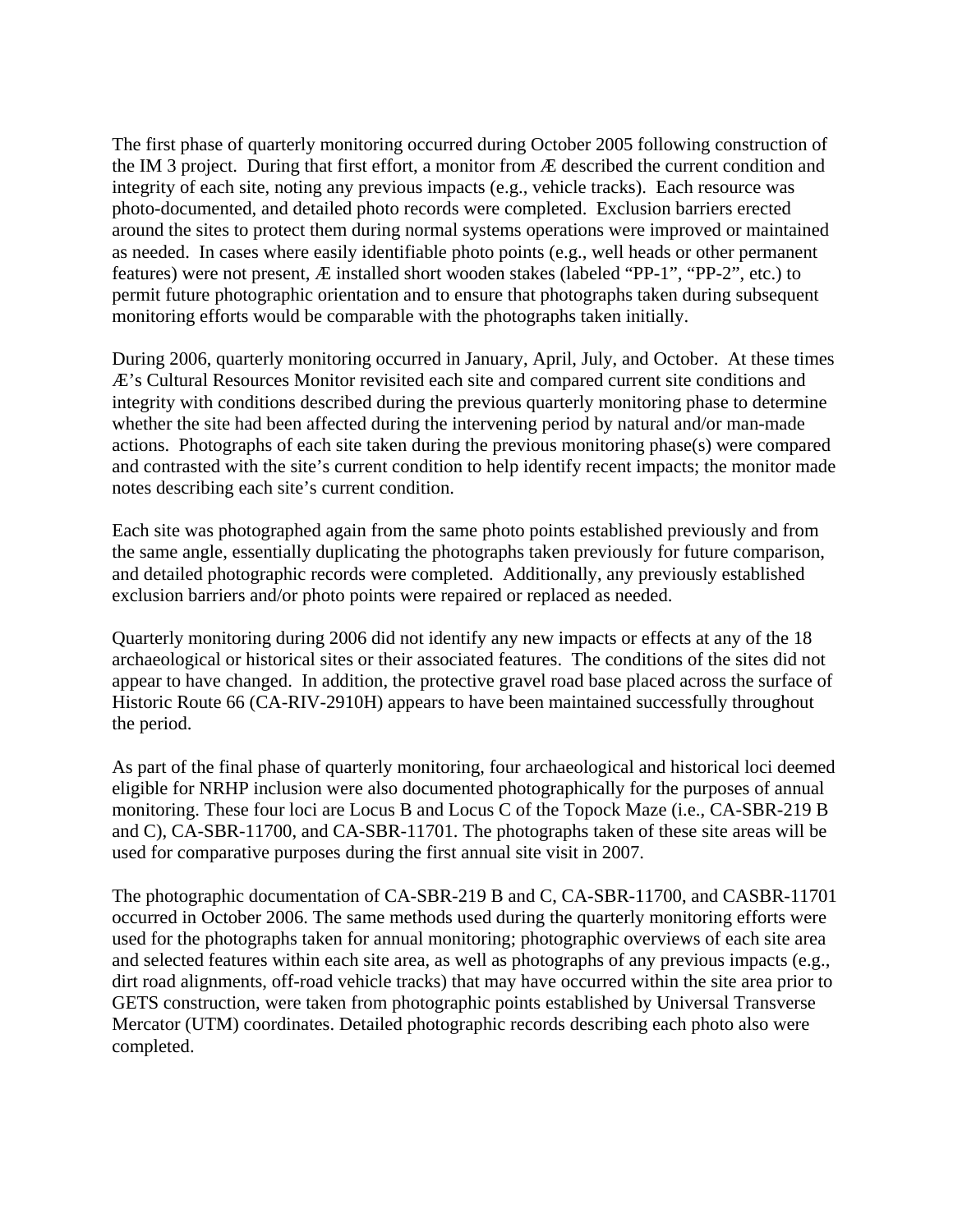## **AGENCY CONSULTATION AND COORDINATION**

During 2006 PG&E continued its regular meetings and consultations with the BLM, California Department of Toxic Substances Control, California Office of Historic Preservation, interested Native American tribes, and other parties.

#### **SITE RECORDS UPDATES AND NRHP NOMINATIONS**

During 2006, Dr. David Earle began research to prepare the NRHP nomination for the PMR-BNSF segment of Route 66. The research covered all of the associated elements that contribute to the site's eligibility. This work will continue and the nomination will be completed in 2007.

#### **2006 MAINTENANCE ACTIVITIES TO PROTECT HISTORIC ROUTE 66**

The primary protective strategy was to discourage use of the road by placing removable barriers at the western entrance to the roadway and by designing the Project vehicle traffic pattern to avoid driving on this roadway, except when necessary. Routine protective activities included biweekly patrolling of the entire length of the protected portion of historic Route 66 to identify signs of erosion or degradation of the protective cover, and periodic inspections of the depth of protective cover, to ensure that the cover remains adequate.

Maintenance activities during 2006 fell into two categories: (1) ongoing and (2) restorative. The ongoing activities included maintenance of berms and light road grading after storm events. Restorative activities during the first quarter of 2006 were more extensive due to heavier damage resulting from storms in late 2005. PG&E installed erosion-protection berms and drainage conveyances; cleaned debris from existing culverts to help drainage of dry washes; enhanced culvert capacity at two of the dry washes to prevent road washouts; and added roadbase and protective geotextile to better protect the original paved surface of historic Route 66.

#### **IM-3 OPERATIONAL ACTIVITIES**

The following accomplishments for 2006 were reported to the Project's Consultative Workgroup by the Department of Toxic Substance Control in January, 2007:

- IM-3 system currently operating at 135 gallons per minute, and removing ~3 lbs of chromium per day.
- Over 69 million gallons of contaminated groundwater was extracted from the plume in 2006.
- Over 1,000 lbs of chromium removed in 2006.
- Over 124.5 million gallons of groundwater and 3,800 lbs of chromium removed between start of IM operations in March 2004 and December 2006.
- Landward gradients well above the DTSC performance specification of 0.001 have been achieved every month since numerical gradient control standards were first applied in May 2005.
- Over 120 samples collected in 2006 within treatment plant (effluent, sludge, process) as required by WDR